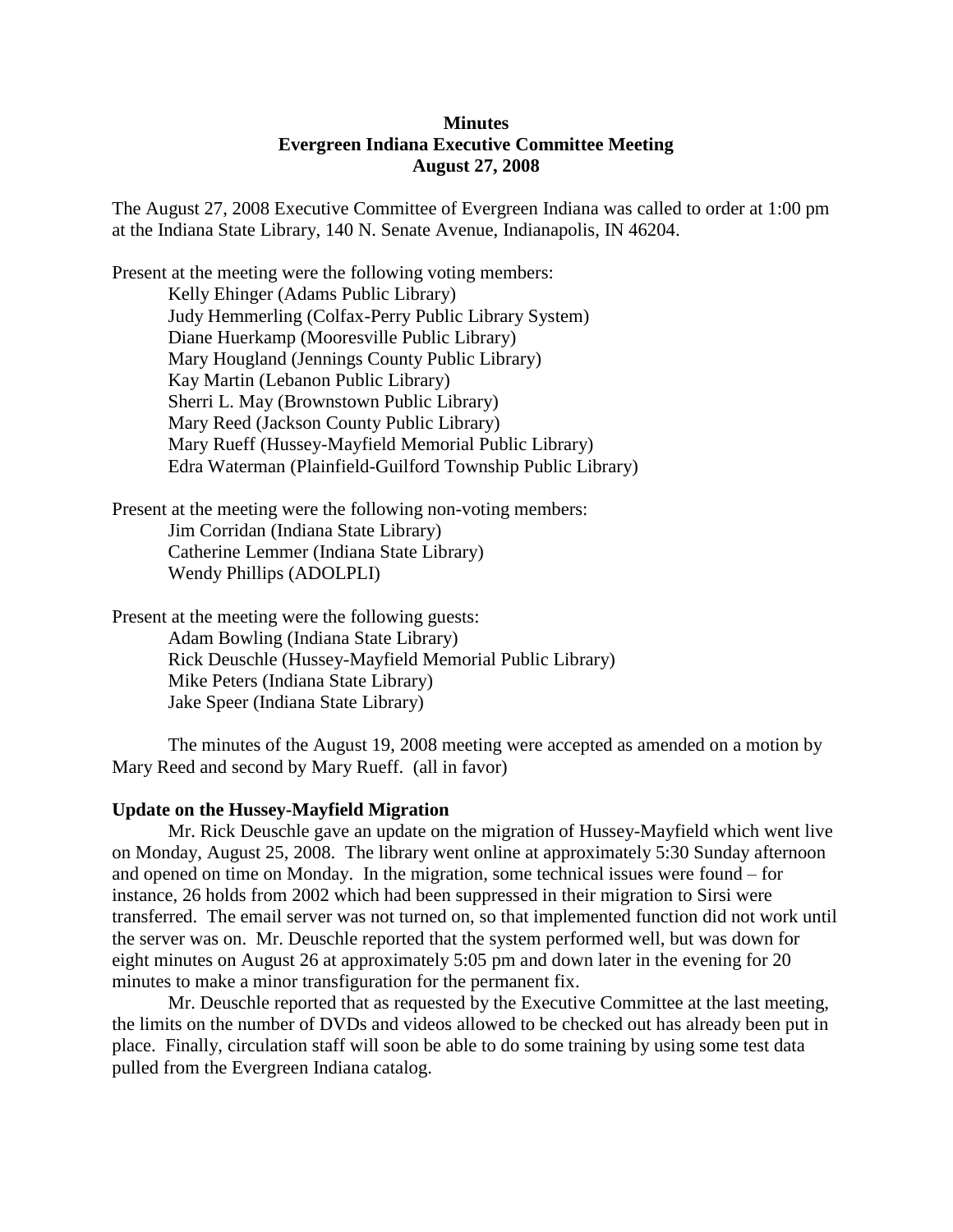Next Ms. Rueff talked about the importance of getting information to the public about upcoming changes. She created buttons for staff that said, "Evergreen Indiana – Ask Me" and encouraged everyone to put out publications, guides, buttons, and press releases to prepare the public for the changes. Ms. Rueff stated that she wished the staff had more time for training, but having the tech support so responsive was great.

The State Library will provide Evergreen Indiana logos online and some PR for use by the pilots. Mr. Corridan suggested that all libraries begin notifying patrons of upcoming changes. Ms. Lemmer is working on a task list for pilot and future libraries to make transition easier.

#### **Barcodes / Patron Cards**

Ms. Lemmer reported that Edie Huffman of the Library Development Office sent a survey to all directors asking for patron and item barcode ranges. A list will be created in order to avoid giving any library a designator that is already being used by another Indiana Library.

As per Ms. Lemmer, libraries with other than 14 or 15 digit will need to rebarcode. The State Library has purchased a number of barcode machines which will be lent to the libraries which need to rebarcode. The barcode machines will add a designator and additional zeros to the existing barcode number and generate a new barcode for each scanned item. Ms. Lemmer is working on developing a schema for barcode designators for each library not already using them.

The State Library is currently waiting on competing bids for patron cards.

### **Reciprocal Borrowing / PLAC Committee**

Ms. Lemmer reported on the results of the reciprocal agreement survey sent out to pilot libraries. It was clear from the responses that every library does this differently and that many reciprocal borrowing agreements exist between the libraries.

Ms. Waterman asked the Committee whether this issue needed to be addressed at this time. After a brief discussion, the Executive Committee agreed that some temporary measure needed to be in place until the issue could be dealt with permanently.

Some discussion took place about issuing library cards for specific services – for instance to use the library computers. The Committee asked Mr. Deuschle if libraries could use a patron type of "reciprocal" to limit the reciprocal borrowers to a specific library. Discussion ensued on the ramifications of issuing more than one reciprocal card to the same individual. For instance, if a Patron X is a resident of Library A and she also uses Libraries B and C (all Evergreen libraries), it would be better for database maintenance and maintenance of fines, fees, and limits if that patron had only one card from her home library. Also, if Patron Y is a patron of Library E (not an Evergreen Library), but Library E reciprocates with Library D (an Evergreen Library), how does Library D handle the registration of that patron? Mr. Deuschle reported that the system can limit borrowers to a specific home library to handle cases such as Patron Y with the use of a reciprocal patron type specific for each library. This would increase the number of patron types, but would provide a quick fix for the issue at this time.

Mr. Corridan suggested that an Evergreen Indiana card of a different color could be used for reciprocal cards. The Executive Committee agreed to use a different color by consensus.

It was discussed that non-residents would receive a green Evergreen Indiana card.

The definition of "Professional Non-Resident" was clarified as a teacher who teaches in the library district, but lives outside of the district or in another library district.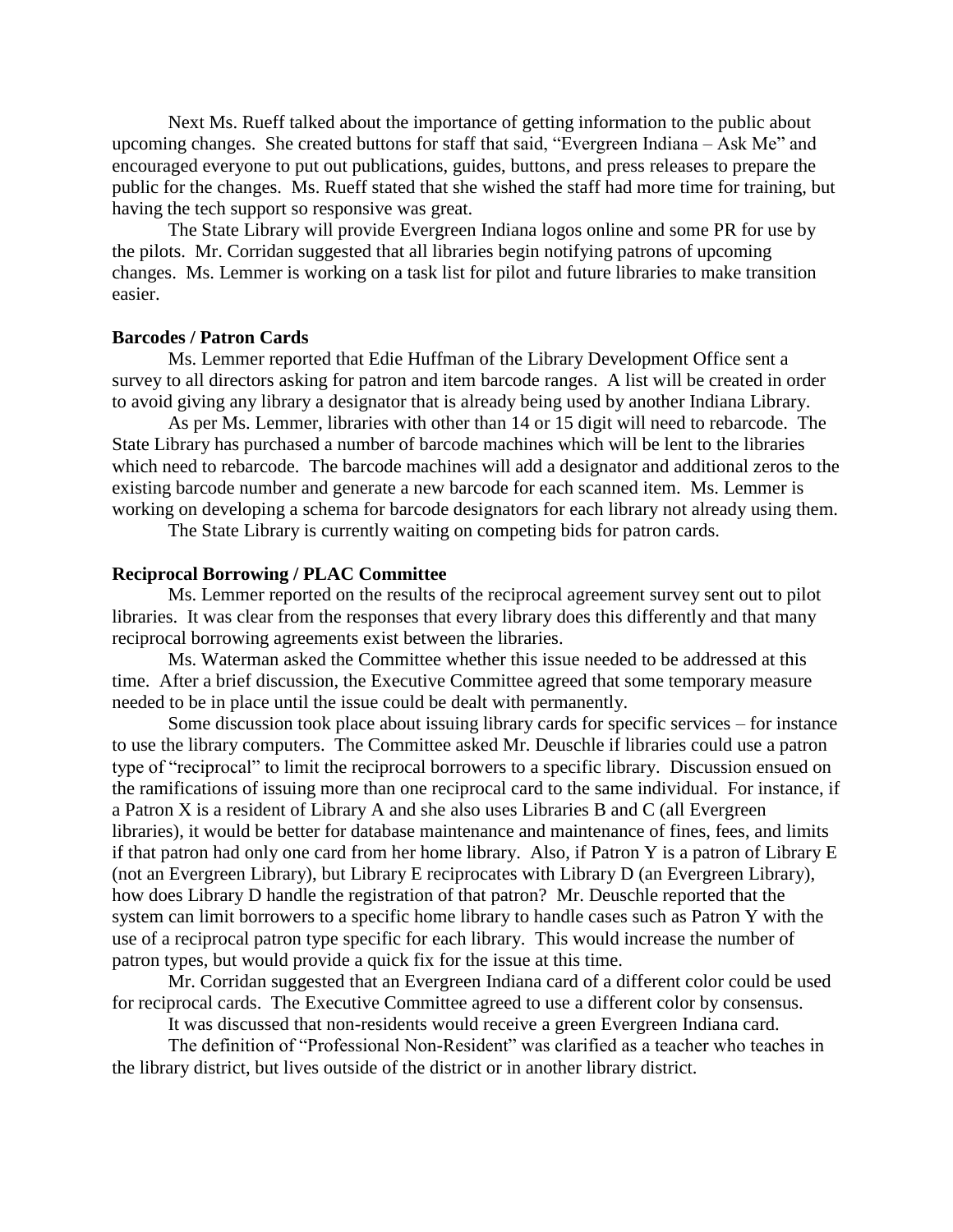The Committee recommended that this issue be brought to a separate committee. Ms. Waterman will appoint members, but is looking for suggestions for membership and volunteers.

# **State Library Report**

Mr. Corridan offered a report from the State Library covering several topics.

- 1. The State Library has contracted with Syndectic Solutions to provide and display dust jacket covers, tables of contents, and reviews for items in the catalog. This will appear soon.
- 2. The State Library has been asked by Hussey-Mayfield to put in code for self-check. The coding is already done and functioning. This feature will allow Evergreen libraries to use regular computers as self check stations.
- 3. SAMS presentation: Ms. Lemmer, Mr. Peters, and Mr. Deuschle presented Evergreen Indiana at the SAMS conference held last week. Ms. Martin remarked that Mr. Deuschle "presented it perfectly." There were positive comments from attendees and the presentation has generated some interest on the part of other potential participating libraries.

# **Evergreen Circulation Matrix**

By consensus the Executive Committee agreed to change some wording in the circulation matrix. Changes made: from "normal" to "default," from "short duration" to "option 1," and from "long duration" to "option 2."

The Committee discussed ways in which to keep the matrix simple and standard. As an example, some circ modifiers from PINES had a renewal of 0, 1, or 2. The Committee discussed how difficult it would be for patrons to understand and remember how many times an item could be renewed if some were 1 and some were 2. Therefore, the Committee decided to have a renewal count of 0 or 1 only.

At issue also was the renewal of new books. The Committee was reminded that Evergreen has a built in age protector which is set at six months. Any item added has a six month period in which no one from a library other than the home library can place a hold on that library's holdings.

Mr. Deuschle explained that when data is migrated, the create date of the holdings record will transfer.

The Committee also discussed that each library may input temporary records or prerecords to enable holds on a pre-release item, but those records would not show to the public.

Other discussions/reminders:

- Genealogy  $&$  Archival materials use the circ modifier of "reference" unless the library wishes to circulate them; standards of creating records for these materials will be addressed by the Cataloging Committee.
- Rental periods if a library wished to assess a fee for the use of equipment, do so manually outside of the circulation module.
- The Grace Period will be one day starting with the migration of Adams Public Library on October 6. It is currently one week in order to allow the Hussey-Mayfield patrons to grow accustomed to the idea of fines.

The Committee thanked the Circulation Committee for all its hard work on the Circulation Matrix.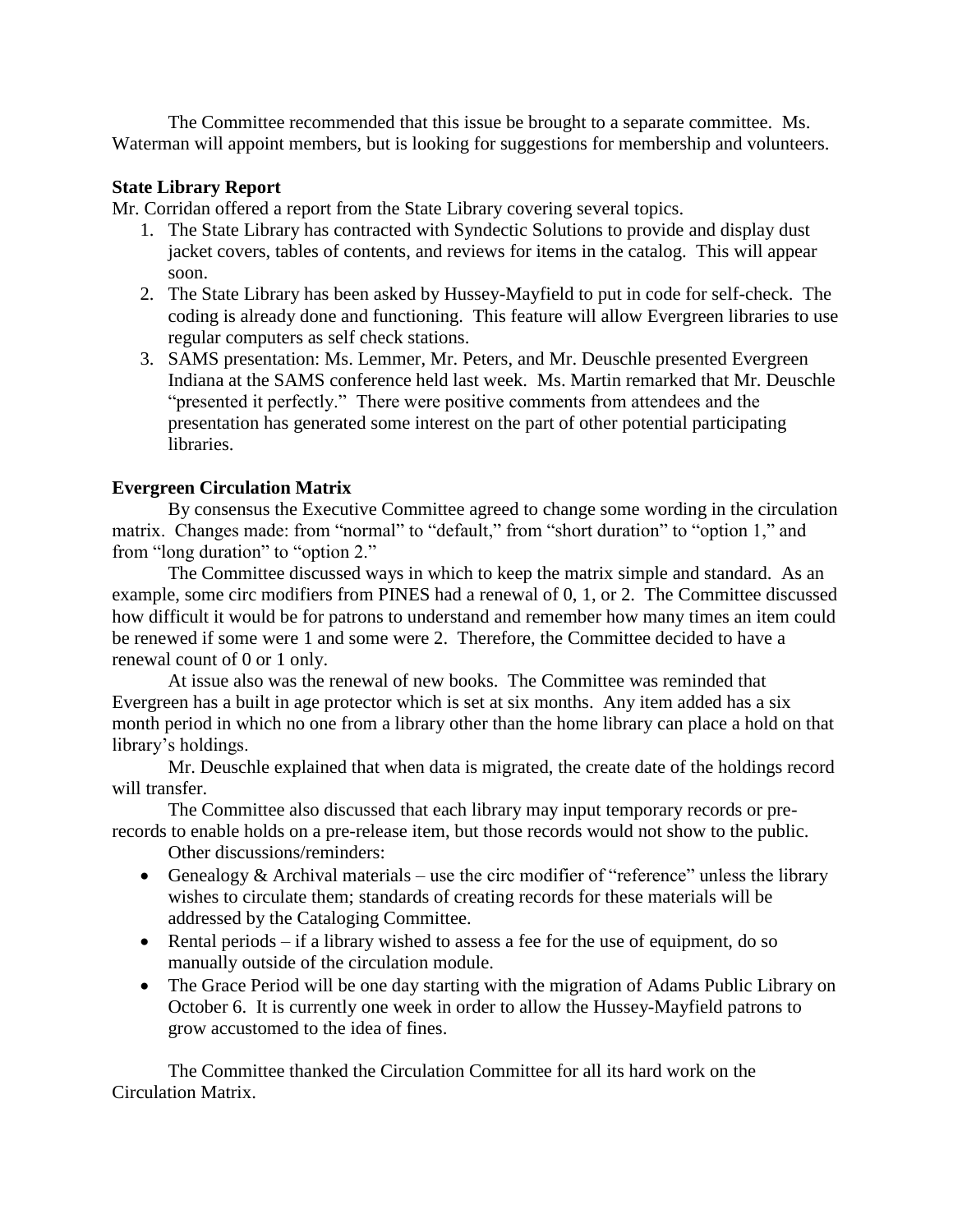With much discussion, and on a recommendation by Ms. Ehinger and second by Mary Hougland, the Executive Committee approved the following circulation matrix:

| <b>Circ Modifier</b>     | <b>Default</b>  | <b>Renewal</b> | Option 1       | <b>Option 2</b> |
|--------------------------|-----------------|----------------|----------------|-----------------|
|                          | <b>Duration</b> | Count          |                |                 |
| art                      | 3 months        | $\mathbf{1}$   | 3 months       | 3 months        |
| audiobook (includes      | 21 days         | $\mathbf{1}$   | 7 days         | 14 days         |
| playaway)                |                 |                |                |                 |
| bestseller               | 7 days          | $\overline{0}$ | 14 days        | 21 days         |
| bestseller no hold       | 7 days          | $\overline{0}$ | 14 days        | 21 days         |
| book                     | 21 days         | $\mathbf{1}$   | 7 days         | 14 days         |
| book new                 | 14 days         | $\mathbf 1$    | 7 days         | 21 days         |
| cd-music                 | 14 days         | $\mathbf{1}$   | 7 days         | 21 days         |
| dvd new                  | 7 days          | $\overline{0}$ | 3 days         | 14 days         |
| dvd                      | 7 days          | 1              | 14 days        | 21 days         |
| equipment                | 7 days          | $\overline{1}$ | 1 day          | 3 days          |
| kit                      | 21 days         | $\mathbf{1}$   | 7 days         | 14 days         |
| magazine                 | 7 days          | $\mathbf{1}$   | 14 days        | 21 days         |
| media (filmstrip, film,  | 21 days         | 1              | 7 days         | 14 days         |
| record, tapes, LPs,      |                 |                |                |                 |
| slides, microfilm, etc.) |                 |                |                |                 |
| music (sheet)            | 21 days         | 1              | 7 days         | 14 days         |
| realia (toys, puppets,   | 21 days         | 1              | 7 days         | 14 days         |
| models, cake pans,       |                 |                |                |                 |
| $etc.$ )                 |                 |                |                |                 |
| reference                | $\overline{0}$  | $\overline{0}$ | $\overline{0}$ | $\Omega$        |
| software                 | 7 days          | $\mathbf{1}$   | 14 days        | 21 days         |
| video new                | 7 days          | 0              | 3 days         | 14 days         |
| video                    | 7 days          | $\mathbf{1}$   | 14 days        | 21 days         |

# **EVERGREEN CIRCULATION MATRIX**

### **Fines & Fees**

A brief discussion ensued about the recommendation of the Circulation Committee that DVDs and videos should have a \$1.00 / day fine. The Executive Committee agreed at its last meeting by vote to assess fines for all items at 25 cents / item / day. As this was a compromise for all libraries – those which fined more and those which did not fine at all – the Committee did not change its vote of a 25 cent fine / day for all items.

### **Holds for DVDs**

At the recommendation of the Circulation Committee, the Executive Committee addressed whether we should allow holds on DVDs. The primary reasons for not allowing holds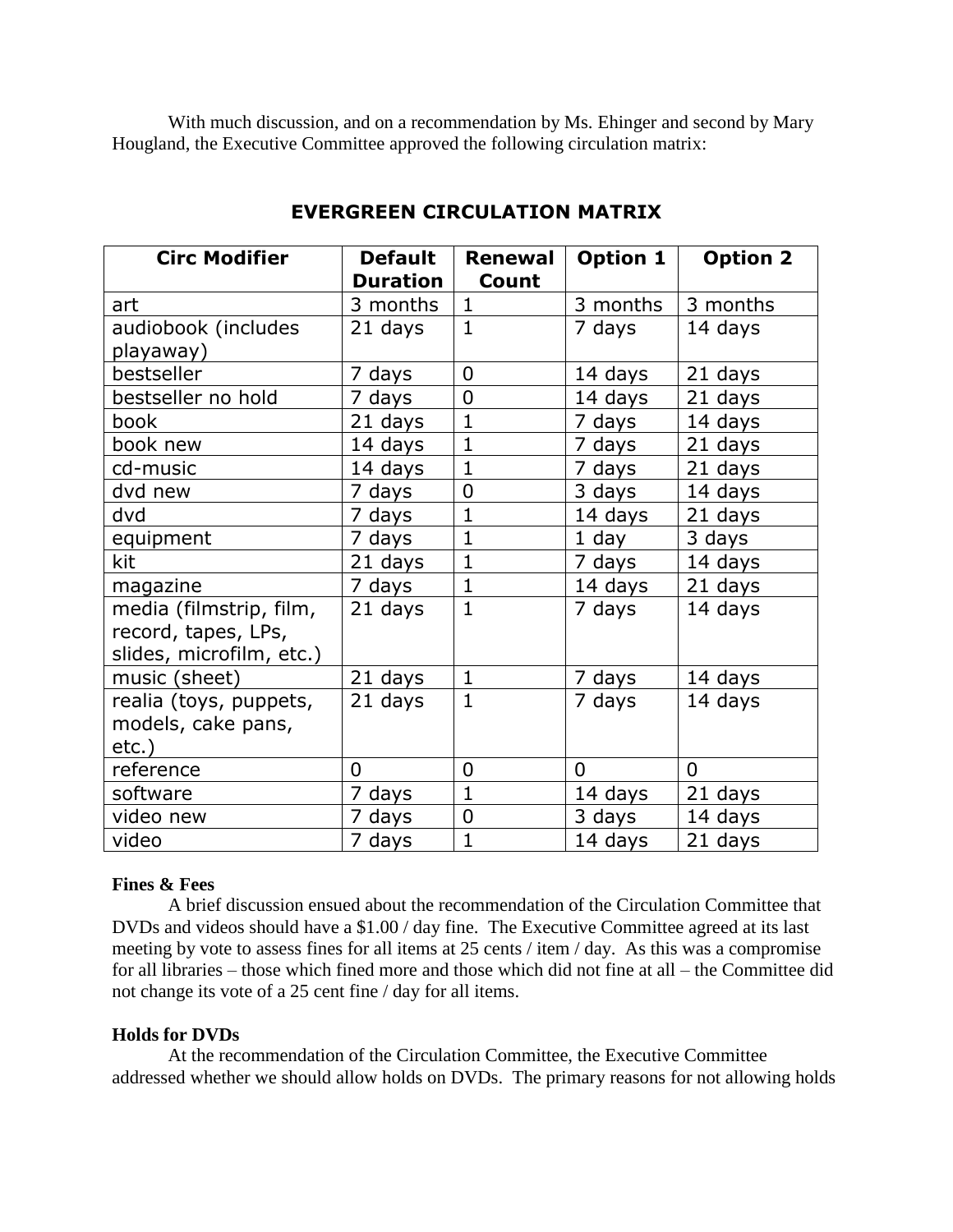on these items include: the transit time (if an item has a 3 day check out, it would not be acceptable for the item to be in transit for seven days), and damage in transit.

On a recommendation by Ms. Reed and second by Ms. May, the Executive Committee agreed to not allow holds on any AV item by patrons other than their own. However, this would not prevent a patron of Library A from going to Library B and checking out a DVD. The patron would then be allowed to return the DVD to Library A for Library A to transit to Library B.

A library system with more than one location may choose to allow holds on these items between branches for their own patrons, however.

#### **Age Protector Length**

On a motion by Ms. Rueff and second by Ms. Martin, the Executive Committee agreed to a six (6) month age protector for new materials.

#### **Copy Status Holdability**

On a recommendation by Ms. Huerkamp and second by Ms. Ehinger, the Committee voted to accept the copy status holdability list from PINES Evergreen. The list is below:

| Available – holdable      | Long Overdue – unholdable            |  |
|---------------------------|--------------------------------------|--|
| Bindery – unholdable      | $\text{Lost}$ – unholdable           |  |
| $Cataloging - unholdable$ | $Missing - unholdable$               |  |
| $Checked-out-holdable$    | On Holds Shelf – holdable            |  |
| Damaged – unholdable      | On Order – holdable                  |  |
| Discard/Week – unholdable | $Reserves$ – unholdable              |  |
| $ILL$ – unholdable        | Reschelving – holdable               |  |
| In Process – holdable     | Temporarily Unavailable – unholdable |  |
| In Transit -- holdable    |                                      |  |

REMINDER – if an item is holdable for home patrons, it is holdable by Evergreen patrons. There is an exception for AV and "bestseller no holds." There is the further limit on holds called "age protection." An age protection of 6 months means no patron, other than the home library's patrons, may place a hold on the item for six months.

#### **Overdue Notices**

Mr. Deuschle gave a report on what Unique would charge the consortium to send notices. Unique would charge at the most \$.567 for each overdue *item*. Unique suggested ways to bring the cost down such as having a single type of notice for all Evergreen libraries. Mr. Deuschle also suggested that since Indiana patrons' circulation is far greater than Georgia's, we may produce more overdue notices which would drive down the price per item.

The Executive Committee discussed how PINES sent out notices – email or print at 7 and 14 days with a print at 28. The coding is already built in the system to email notices at 3 days prior to the due date and on the due date for any patron who has an email in his record.

On the recommendation of Ms. Hougland and a second by Ms. Hemmerling, the Executive Committee agreed to send the following notices:

3 day pre-notification via email

notification on date due via email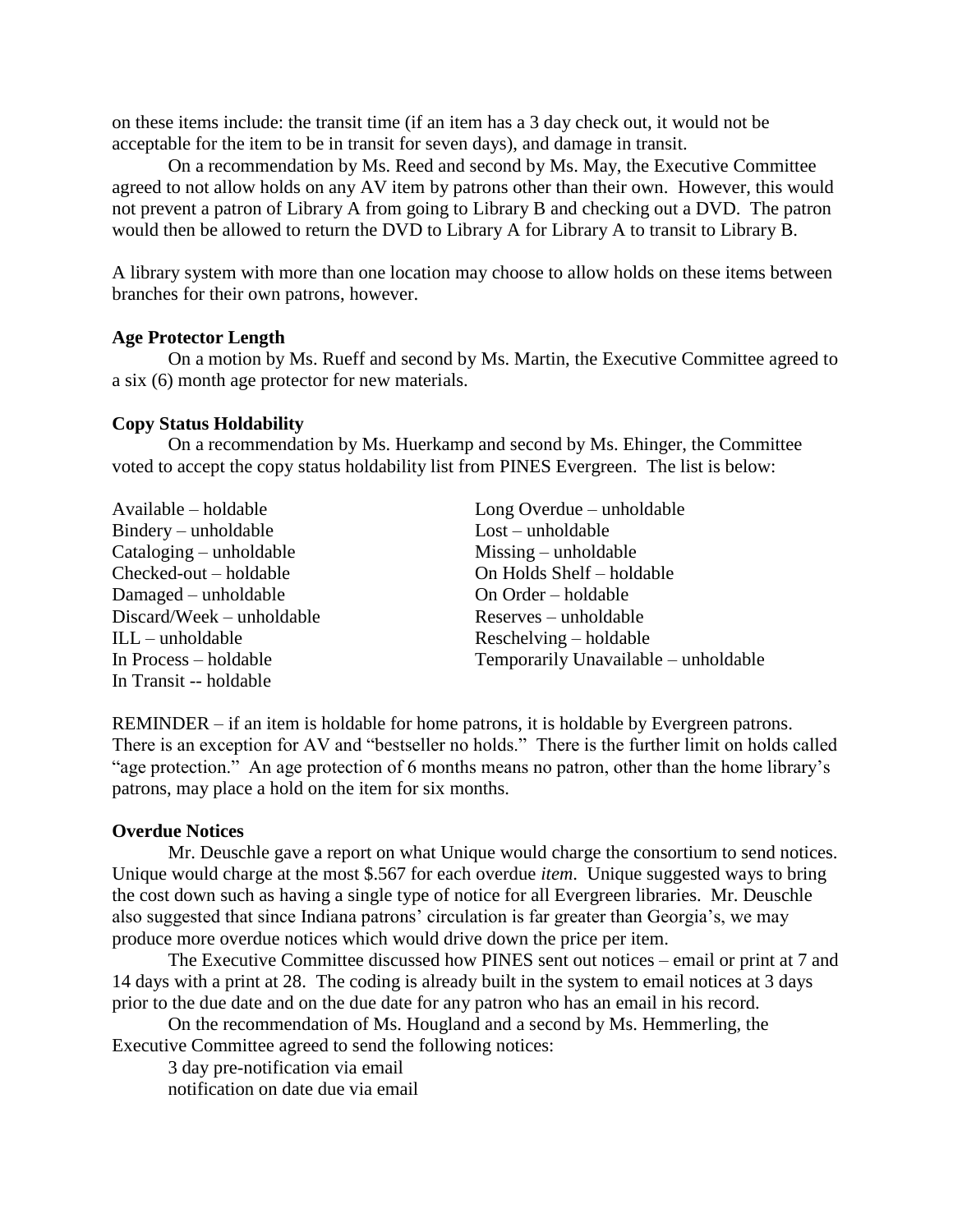14 day email or print notice 28 day print notice 45 days, if the library chooses to send its overdues to collections.

#### **Lists of Borrower Types**

On a recommendation by Ms. May and second by Ms. Ehinger, the Executive Committee agreed to add "Reciprocal" as a patron type with the same limits as non-residents.

A lengthy discussion was started about whether to allow children to check out DVDs and videos. Some libraries limit children to the type of videos that may be checked out based on the videos' ratings. Some libraries do not allow juvenile patrons to check out videos/DVDs and some libraries cannot monitor this with the heavy use of self-check and therefore only issue adult cards.

On a recommendation by Ms. Huerkamp and a second by Ms. Hougland, the Executive Committee agreed to add four additional patron types – Resident Juvenile, Non-resident Juvenile, PLAC Juvenile, and Reciprocal Juvenile.

This issue will be discussed further at the next Executive Committee meeting. Ms. Lemmer will send out a survey to all pilot libraries regarding how each library handles juvenile cards / circulates or limits the circulation of DVDs/videos.

### **Collection of Fines**

A question was raised about the collection of fines, especially if the fine is for an item from another library. Ms. Lemmer will check with the State Board of Accounts on whether this should be done and, if so, the correct way this should be handled.

Mr. Deuschle reported that fines may be paid by credit card by the end of September. The Committee briefly discussed how this would affect libraries which do not currently have this set up. The State Library will look into how this can be handled.

### **Other**

Ms. Martin reported that she has created a list of ways in which Evergreen will save her library and the amount of savings, \$150,000. Mr. Corridan asked that all Evergreen Indiana libraries track ways in which EI helps cut costs and report that back to the State Library. Examples include: time management, maintenance contracts with catalog vendors, what it would cost to add a module that the library does not have which is already available in Evergreen.

The Cataloging Committee is asked to address authority work.

### **Next Meeting**

On the agenda for the next Executive Committee meeting to be held on September 9, 2008 at 1:00 pm at the Indiana State Library:

> Juvenile cards – circulation of DVDs/videos Results of surveys What forms of patron identification will be allowed and tracked Update on Evergreen Indiana patron cards Cost and vendor for collections A report from the Cataloging Committee

The meeting was adjourned by Ms. Waterman at 4:50 pm.